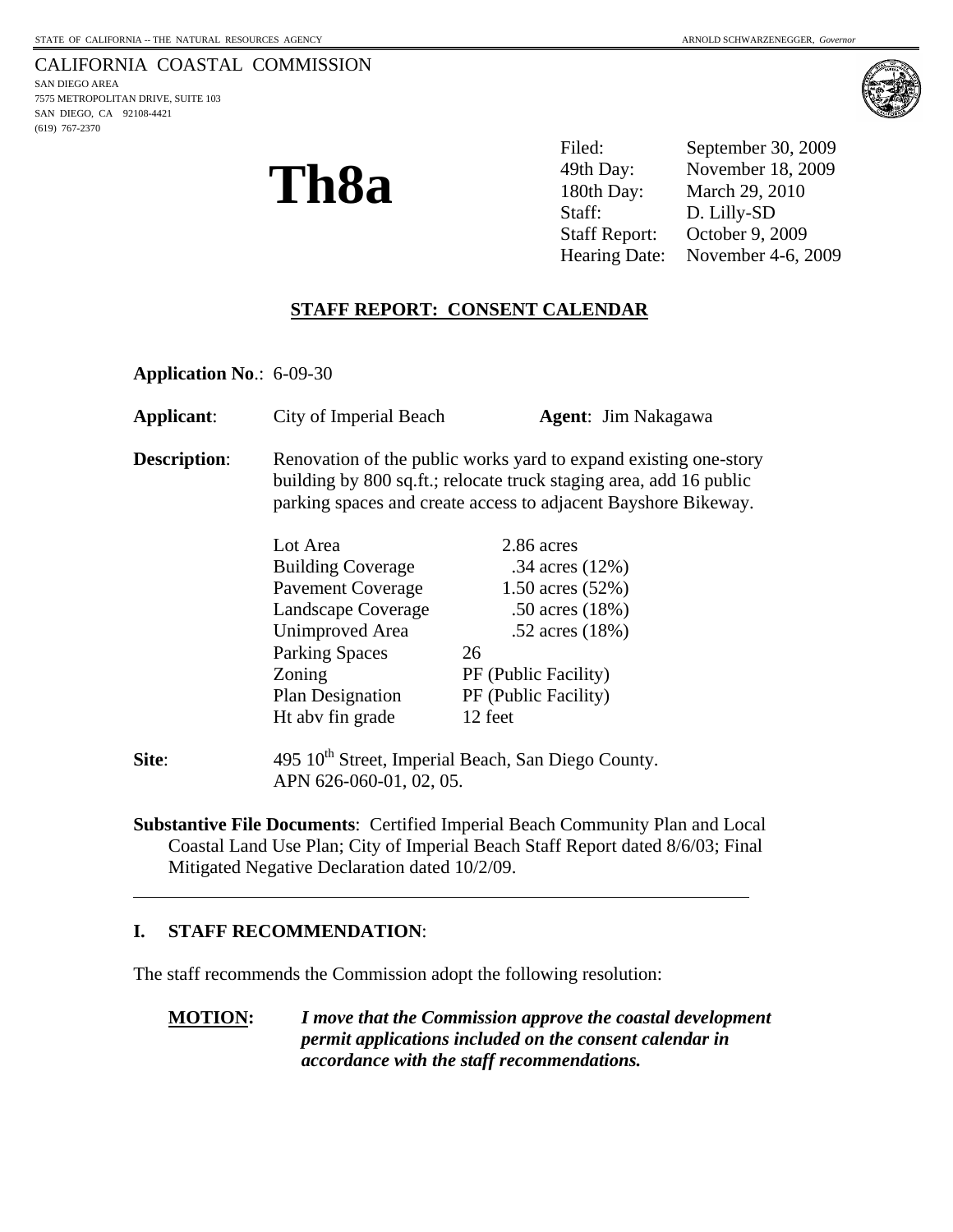#### **STAFF RECOMMENDATION TO ADOPT CONSENT CALENDAR:**

Staff recommends a **YES** vote. Passage of this motion will result in approval of all the permits included on the consent calendar. The motion passes only by affirmative vote of a majority of the Commissioners present.

#### **II. Standard Conditions**.

See attached page.

## **III. Special Conditions**.

The permit is subject to the following conditions:

# **1 Final Plans**. **PRIOR TO THE ISSUANCE OF THE COASTAL**

**DEVELOPMENT PERMIT**, the applicant shall submit to the Executive Director for review and written approval, final site and building plans for the proposed development. Said plans shall be in substantial conformance with the plans submitted with this application dated January 29, 2009.

The permittee shall undertake the development in accordance with the approved plans. Any proposed changes to the approved plans shall be reported to the Executive Director. No changes to the plans shall occur without a Coastal Commission approved amendment to this coastal development permit unless the Executive Director determines that no amendment is legally required.

 **2. Final Landscaping Plan**. **PRIOR TO THE ISSUANCE OF THE COASTAL DEVELOPMENT PERMIT**, the applicant shall submit a final landscape plan for the review and written approval of the Executive Director. Said plan shall include the following:

- a. A plan showing the type, size, extent and location of all trees/shrubs on the site including the proposed irrigation system and other landscape features;
- b. All new landscaping adjacent to the Bayshore Bikeway shall be drought-tolerant and native plant species. Landscape screening adjacent to  $10<sup>th</sup>$  Street must be drought-tolerant, native or naturalizing plant species. No plant species listed as problematic and/or invasive by the California Native Plant Society, the California Invasive Plant Council, or as may be identified from time to time by the State of California shall be employed or allowed to naturalize or persist on the site. No plant species listed as 'noxious weed' by the State of California or the U.S. Federal Government shall be utilized within the property.
- c. A written commitment by the applicant that all required plantings shall be maintained in good growing condition, and whenever necessary, shall be replaced with new plant materials to ensure continued compliance with applicable landscape screening requirements.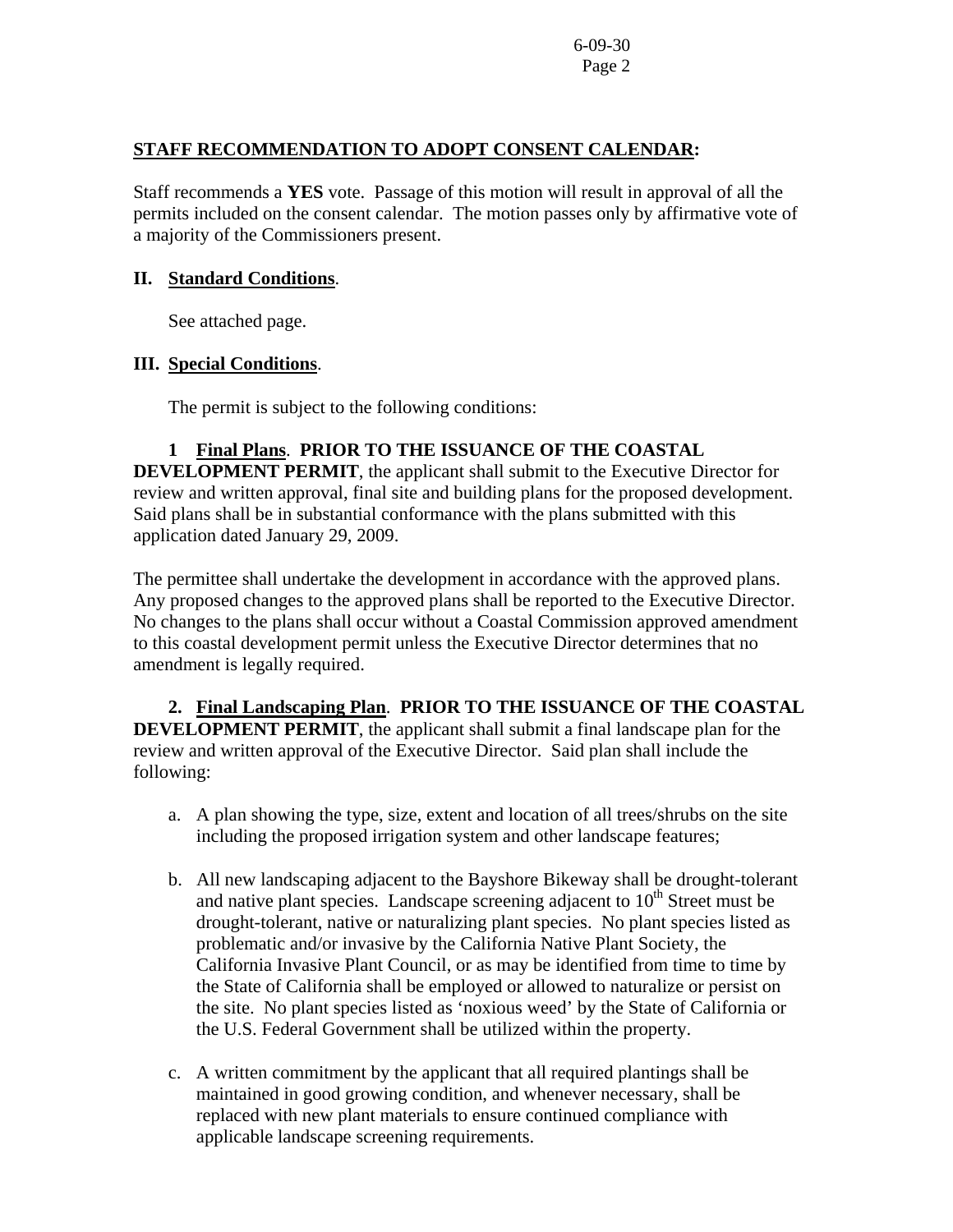- d. Rodenticides containing any anticoagulant compounds (including, but not limited to, Warfarin, Brodifacoum, Bromadiolone or Diphacinone) shall not be used.
- f. Five years from the date of issuance of the coastal development permit, the applicant shall submit for review and written approval of the Executive Director, a landscape monitoring report, prepared by a licensed Landscape Architect or qualified Resource Specialist, which certifies the on-site landscaping is in conformance with the landscape plan approved pursuant to this Special Condition. The monitoring report shall include photographic documentation of plant species and plant coverage.

The permittee shall undertake the development in accordance with the approved landscape plans. Any proposed changes to the approved plans shall be reported to the Executive Director. No changes to the plans shall occur without a Commission-approved amendment to the permit unless the Executive Director determines that no such amendment is legally required.

## **IV. Findings and Declarations.**

The Commission finds and declares as follows:

**A. Detailed Project Description/History**. The proposed project consists of an renovation of the City's existing public works yard to accommodate the expansion of programs and staff at the Public Works Department, and to clean up the visual blight of the industrial activity that is occurring on the west side of the existing parking lot, adjacent to the Bayshore Bikeway. The project will also increase public access through the addition of 16 new public parking spaces, new bicycle parking, and new access to the Bayshore Bikeway.

The 2.86-acre triangular shaped site is located at the northern terminus of  $10^{th}$  Street, immediately south of the existing Bayshore Bikeway and the South San Diego Bay Unit of the San Diego Bay National Wildlife Refuge, in the City of Imperial Beach. The site currently consists of the public works office building, equipment/storage yard, several small out-buildings, and approximately 10 parking spaces. There is also a truck loading ramp and storage area on the eastern portion of the site. Other uses on site include a fuel station and a wash pit. The entire site has either been developed or disturbed. The site is fenced off from the bikeway, and there is currently no way to access to the bikeway from the site or from  $10^{th}$  Street.

The proposed project involves an expansion of the existing one-story, 12 foot high public works staff office of approximately 800 sq.ft., in-line and consistent with the height of the existing building; construction of a new loading ramp over the existing railroad tracks; construction of a new entry drive, a new parking area with 16 new public parking spaces, new oil containment enclosure; a new asphalt bike path connecting  $10<sup>th</sup>$  Street to the Bayshore Bikeway, new bike parking, and new perimeter fencing. Several non-native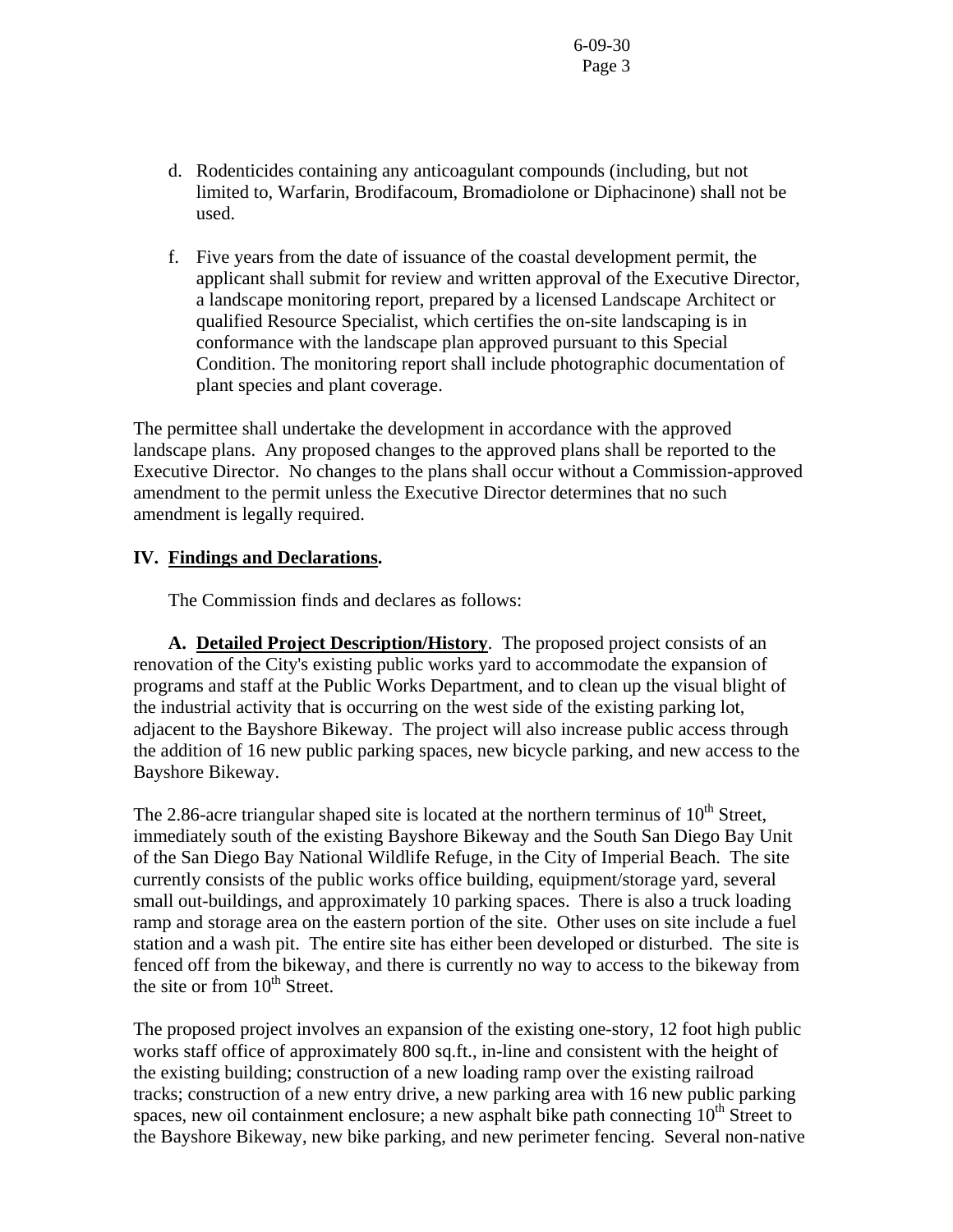shrubs and groundcover will be removed from the site, and new native landscaping will be installed on the western corner of the lot. In addition, the new ramp area next to the end of  $10<sup>th</sup>$  Street will be screened with a chain-link fence and vine-clinging landscaping. Because the design of the landscaping has not been finalized, Special Conditions #1 and #2 require the submittal of final site plans and landscaping plans that require native species be replanted on the portion of the site adjacent to the Bikeway.

The proposed project will not decrease the distance between the existing public works yard and San Diego Bay, and will not encroach onto the Bayshore Bikeway or adjacent sensitive areas. The U.S. Fish and Wildlife Service has submitted a letter in support of the project, noting that the relocation of the dumpster area will eliminate the potential for crows, which are known to prey on the eggs of ground nesting seabirds, to congregate within viewing distance of seabird nesting areas.

The project will result in an increase in total impervious area from 1.66 acres, (approximately 58% of the entire site), to 1.84 acres, 64% of the entire site. Runoff from the majority of the western portion of the site generally flows in a northwesterly direction into a depression onsite that conveys the flows northwest, and ultimately is collected in an existing channel that conveys the flow northeast to the Otay River. The middle northern part of the site currently drains to an existing filtered grate inlet that discharges northerly to the Otay River.

Site Design Best Management Practices (BMPs), have been integrated into the proposed project design to protect stormwater runoff and have been designed to account for the 0.18-acre, or 6 percent increase in impervious area. The proposed new landscaping on the existing dirt truck ramp area will improve the quality of stormwater released from the proposed project site by reducing the amount of soil erosion occurring during storm events. The project includes construction of a vegetated swale running along the southern boundary, west of the proposed parking lot. The swale will intercept runoff for treatment before directing the discharge offsite. The vegetated swale will filter stormwater and pollutants generated from the proposed development as well as surface flows from offsite, and will treat the water through the absorption of potential pollutants prior to the release of the water into the existing channel where the surface water currently flows.

A BMP plan covering construction and operation of the project has been prepared. Site Design BMPs have also been included for the proposed building expansion. The roof of the proposed building expansion will be drained to an adjacent grass area before entering the existing grate inlet. The existing grate inlet filter insert will be equipped with oilabsorbent pouches. The grass area will capture potential stormwater and potential pollutants from the roof and will aid in slowing the flow as well as treating the water through absorption of potential pollutants prior to the release of the water into the storm drain system. Site Design BMPs for the new parking area includes covering the site with a six-inch decomposed granite surface. The use of decomposed granite, a semi-pervious material, will act as a site design BMP by absorbing stormwater onsite, thereby reducing the amount of stormwater runoff from this area.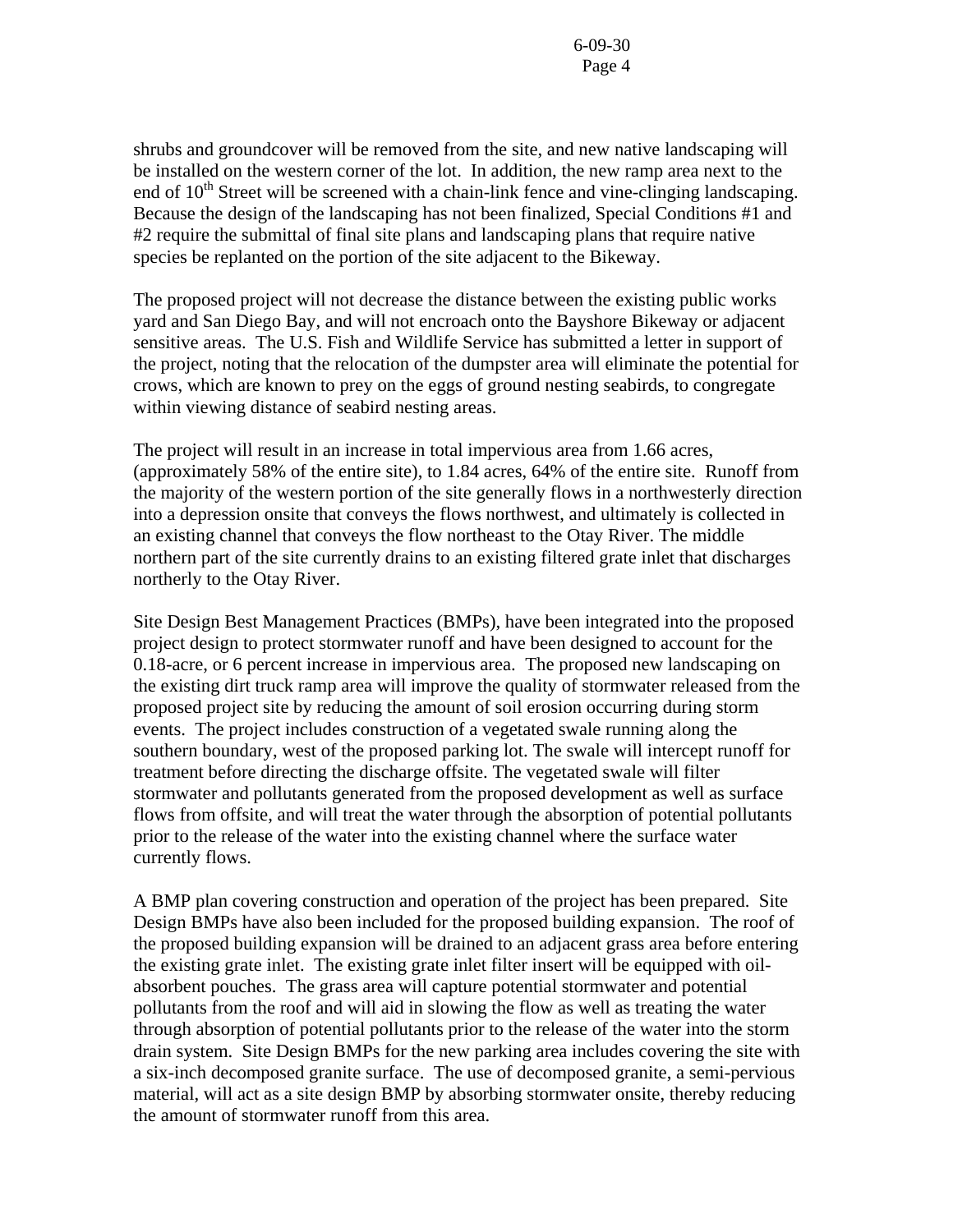The use of construction BMPs and stringent source control measures, including material storage areas and trash storage areas, will ensure that potential impacts during construction are less than significant. Typical construction BMPs include storm drain inlet protection for the construction staging area and adherence to construction housekeeping practices to control and manage construction wastes and materials.

A portion of the former San Diego Arizona Railroad traverses the project site's southern boundary. Currently a 45-foot wide railroad right-of- way exists extending from the southeast to the southwest regions of the proposed project site. Towards the southwest section of the project site the railroad tracks begin to disappear underground. The dumpster relocation will cover a section of the railroad track, located at the southeast corner of the project site. The City has not designated the tracks as a historical resource, but recognizes the tracks are a part of a larger regional landmark in south San Diego Bay.

As such, the proposed project has been designed to ensure for every one-foot of railroad track covered from the dumpster relocation, a minimum of one-foot of railroad track will be either uncovered in another area, or left exposed in areas adjacent to asphalt, such as the parking lot. The improvements to the Public Works Yard will result in the covering of 345 feet of existing railroad tracks; however, 420 feet of track, which is more than the one to one ratio included in the project design, will be exposed on the project site. The proposed project has designed the dumpster relocation area to include a geosynthetic material or similar material as the base for covering the tracks. Using a geosynthetic material as a cover for the existing tracks will protect the tracks from damage by the dumpster and associated construction activities. The placement of an interpretive sign describing the history of the tracks has also been included in the proposed project design. The sign will be placed adjacent to the bike path so it will be visible to bike path users. The placement of the interpretive sign in this location will inform bike path users of the former railroad's connection to the community.

The site is located within the Commission's original permit jurisdiction as historic tidelands or public trust land. Chapter 3 of the Coastal Act is the standard of review.

 **B. Biological Resources**. Coastal Act policies 30240 and 30251 restrict the alteration of natural landforms and protect sensitive habitats. Section 30231 of the Coastal Act requires that coastal waters are protected and runoff minimized.

The proposed development will not have an adverse impact on any sensitive habitat, and, as conditioned, will not result in erosion or adverse impacts to water quality, as adequate drainage controls will be provided. Thus, the project is consistent with the resource protection policies of Chapter 3 of the Coastal Act.

 **C. Community Character /Visual Quality.** The development is located adjacent to a scenic natural area. As conditioned, it will be compatible with the character and scale of the surrounding area and will not impact public views. Therefore, the Commission finds that the development, as conditioned, conforms to Section 30251 of the Coastal Act.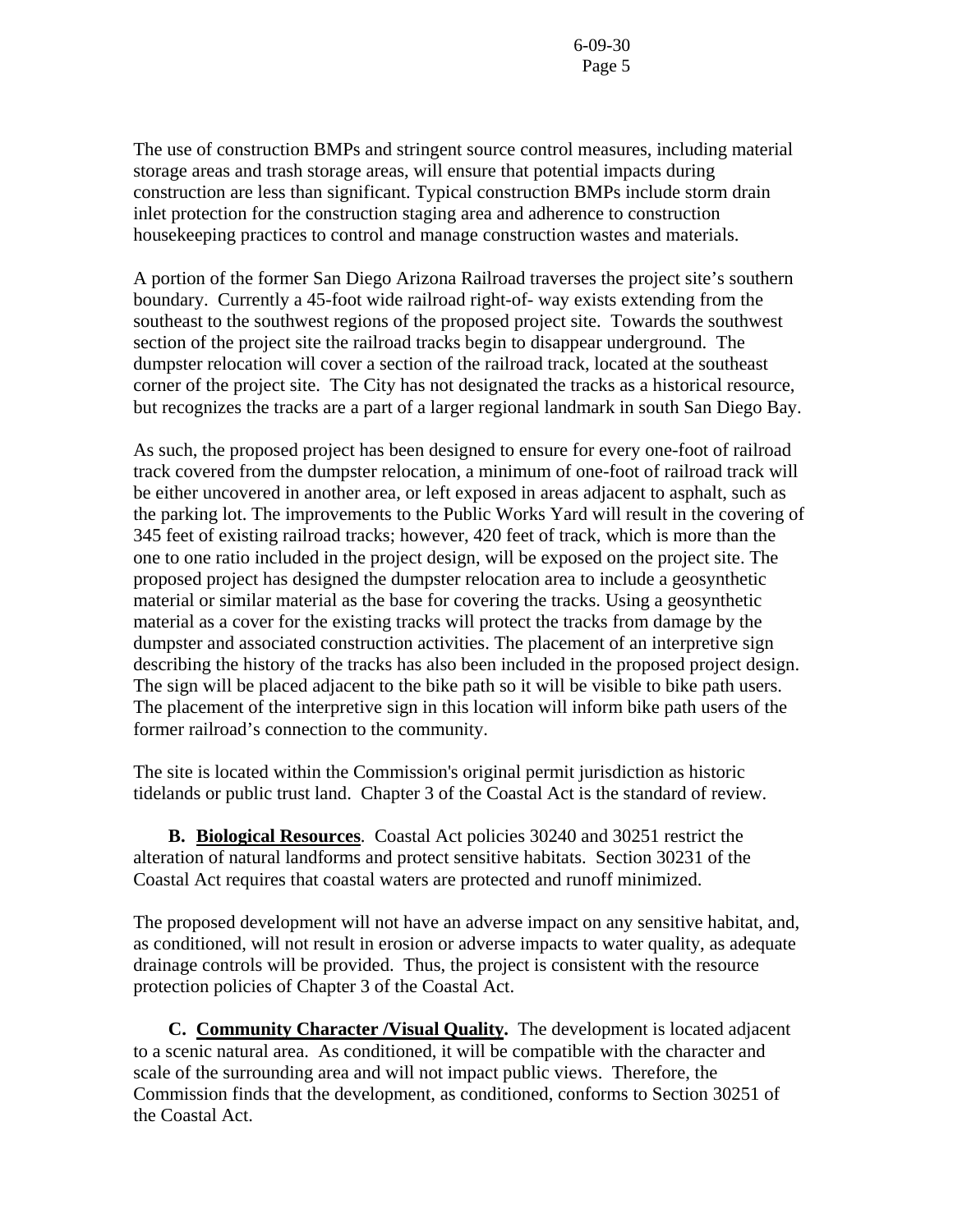**D. Public Access/Parking**. The proposed development will not have an adverse impact on public access to the coast or to nearby recreational facilities. As conditioned, the proposed development conforms to Sections 30210 through 30214, Sections 30220 through 30224, Section 30252 and Section 30604(c) of the Coastal Act.

 **E. Local Coastal Planning**. The subject site is located in an area of original jurisdiction, where the Commission retains permanent permit authority and Chapter 3 of the Coastal Act remains the legal standard of review. As conditioned, the proposed development is consistent with Chapter 3 of the Coastal Act. Approval of the project, as conditioned, will not prejudice the ability of the City of Imperial Beach to continue to implement its certified LCP.

 **F. California Environmental Quality Act**. As conditioned, there are no feasible alternatives or feasible mitigation measures available which would substantially lessen any significant adverse effect which the activity may have on the environment. Therefore, the Commission finds that the proposed project, as conditioned to mitigate the identified impacts, is the least environmentally damaging feasible alternative and is consistent with the requirements of the Coastal Act to conform to CEQA.

## **STANDARD CONDITIONS:**

- 1. Notice of Receipt and Acknowledgment. The permit is not valid and development shall not commence until a copy of the permit, signed by the permittee or authorized agent, acknowledging receipt of the permit and acceptance of the terms and conditions, is returned to the Commission office.
- 2. Expiration. If development has not commenced, the permit will expire two years from the date on which the Commission voted on the application. Development shall be pursued in a diligent manner and completed in a reasonable period of time. Application for extension of the permit must be made prior to the expiration date.
- 3. Interpretation. Any questions of intent or interpretation of any condition will be resolved by the Executive Director or the Commission.
- 4. Assignment. The permit may be assigned to any qualified person, provided assignee files with the Commission an affidavit accepting all terms and conditions of the permit.
- 5. Terms and Conditions Run with the Land. These terms and conditions shall be perpetual, and it is the intention of the Commission and the permittee to bind all future owners and possessors of the subject property to the terms and conditions.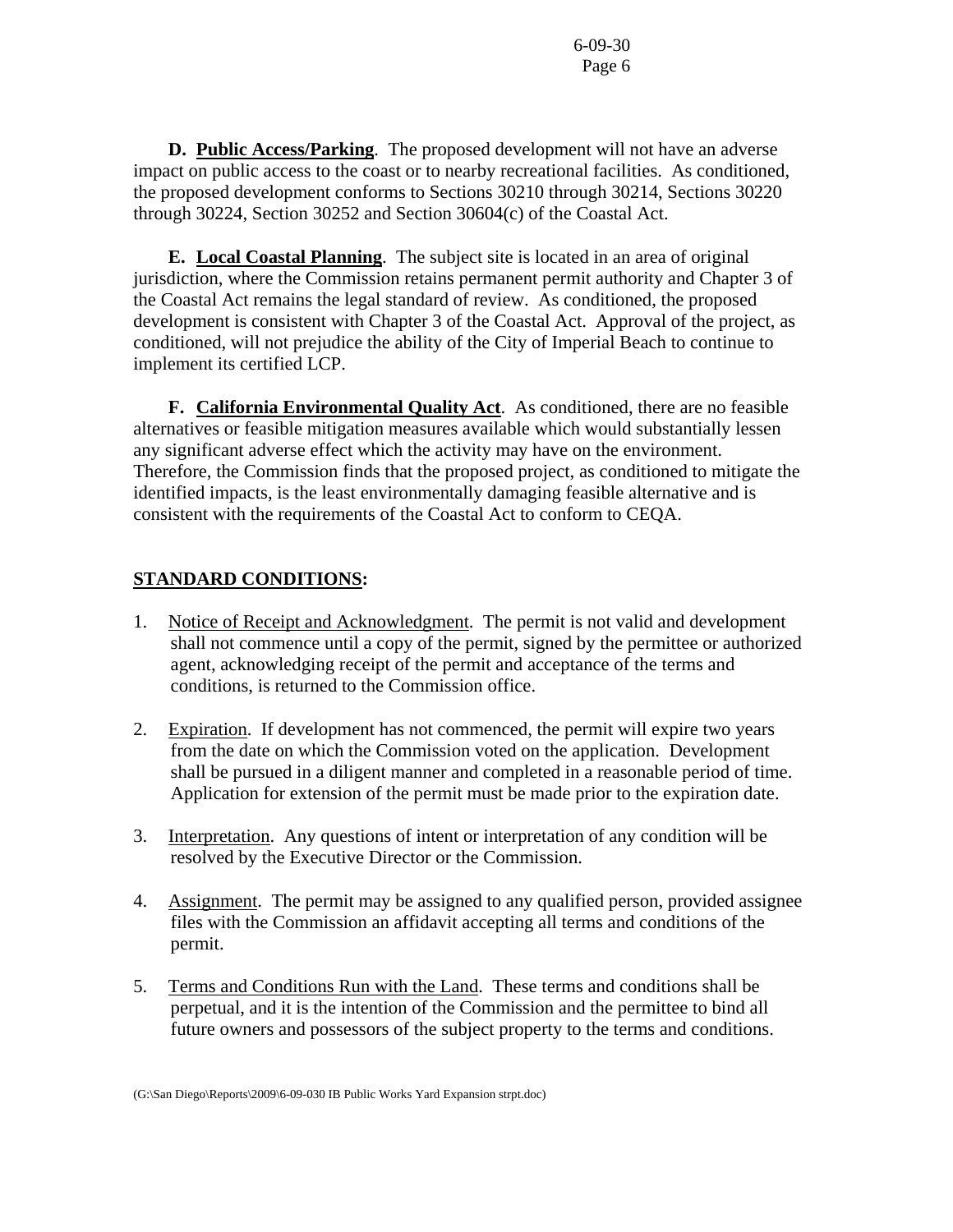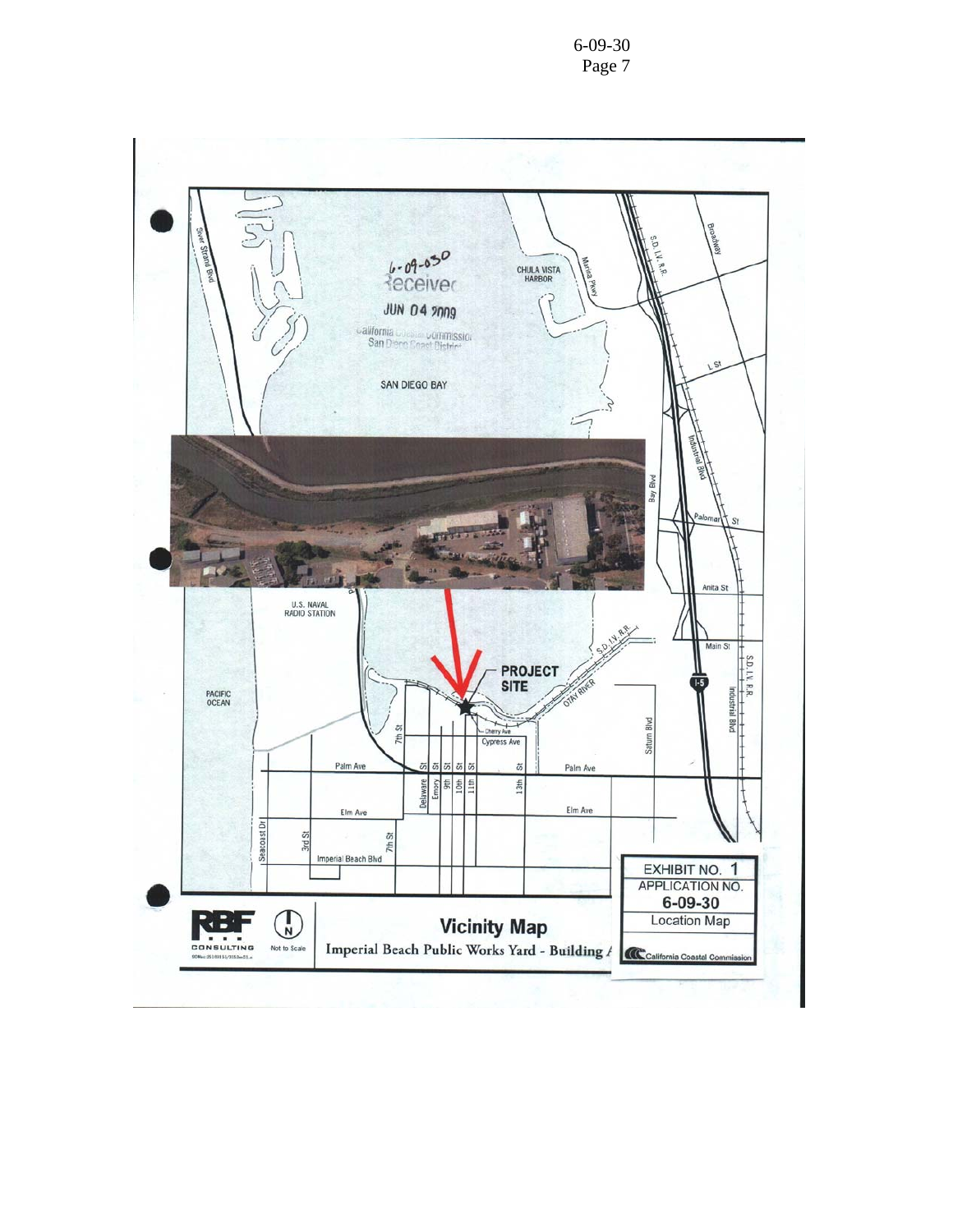